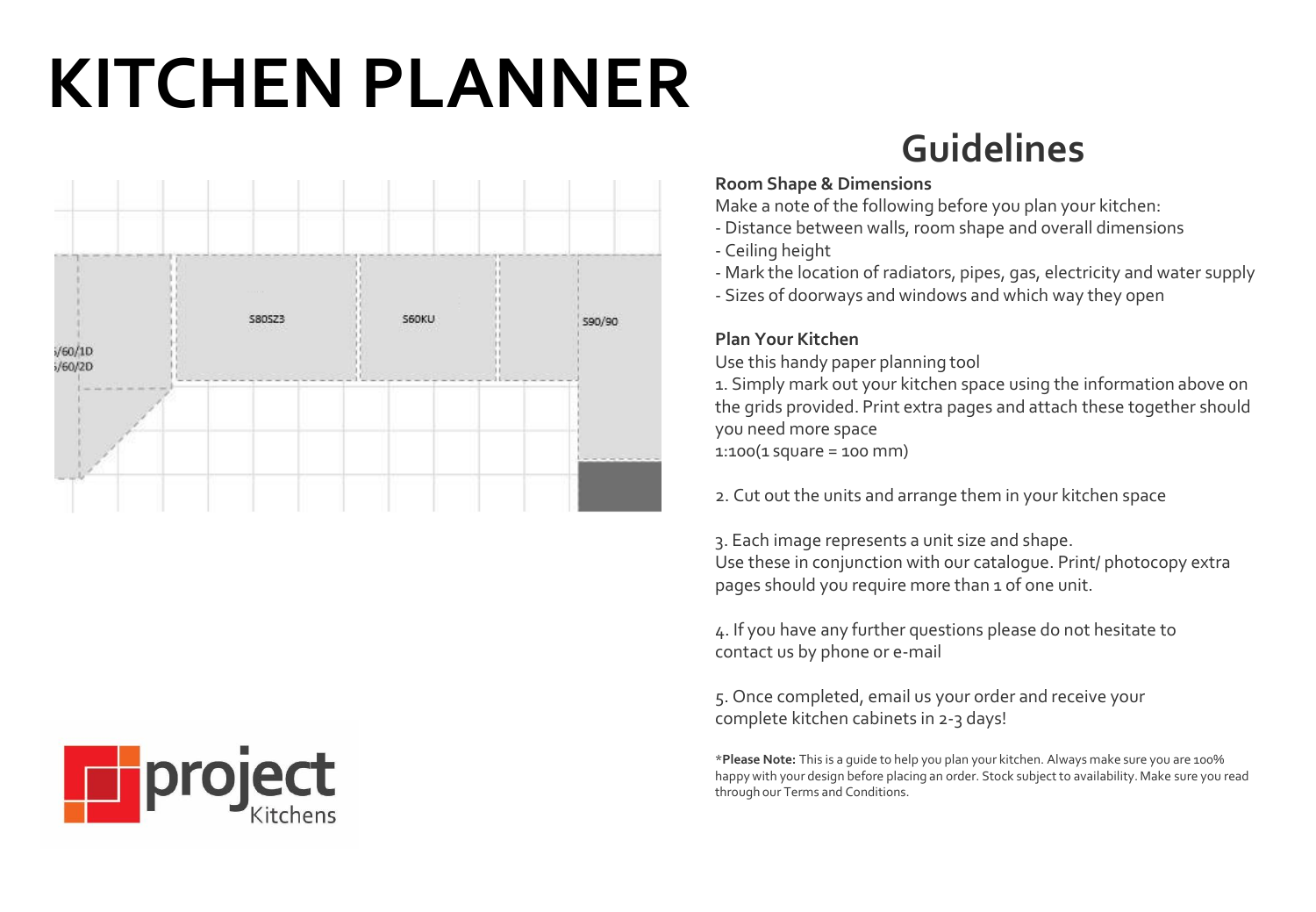| Scale: 100 mm/division | <u>Selected style</u>    |  |
|------------------------|--------------------------|--|
|                        |                          |  |
|                        |                          |  |
|                        |                          |  |
|                        |                          |  |
|                        |                          |  |
|                        |                          |  |
|                        |                          |  |
|                        |                          |  |
|                        |                          |  |
|                        |                          |  |
|                        |                          |  |
|                        |                          |  |
|                        |                          |  |
|                        |                          |  |
|                        |                          |  |
|                        |                          |  |
|                        |                          |  |
|                        |                          |  |
|                        |                          |  |
|                        |                          |  |
|                        |                          |  |
|                        | Attach another page here |  |
|                        |                          |  |
|                        |                          |  |
|                        |                          |  |
|                        |                          |  |
|                        |                          |  |
|                        |                          |  |
|                        |                          |  |
|                        |                          |  |
|                        |                          |  |
|                        |                          |  |
|                        |                          |  |
|                        |                          |  |
|                        |                          |  |
|                        |                          |  |
|                        |                          |  |
|                        |                          |  |
|                        | $\Box$ l $\Box$ l $\Box$ |  |
|                        |                          |  |
|                        |                          |  |
|                        |                          |  |
|                        | project                  |  |
|                        | Attach another page here |  |
|                        |                          |  |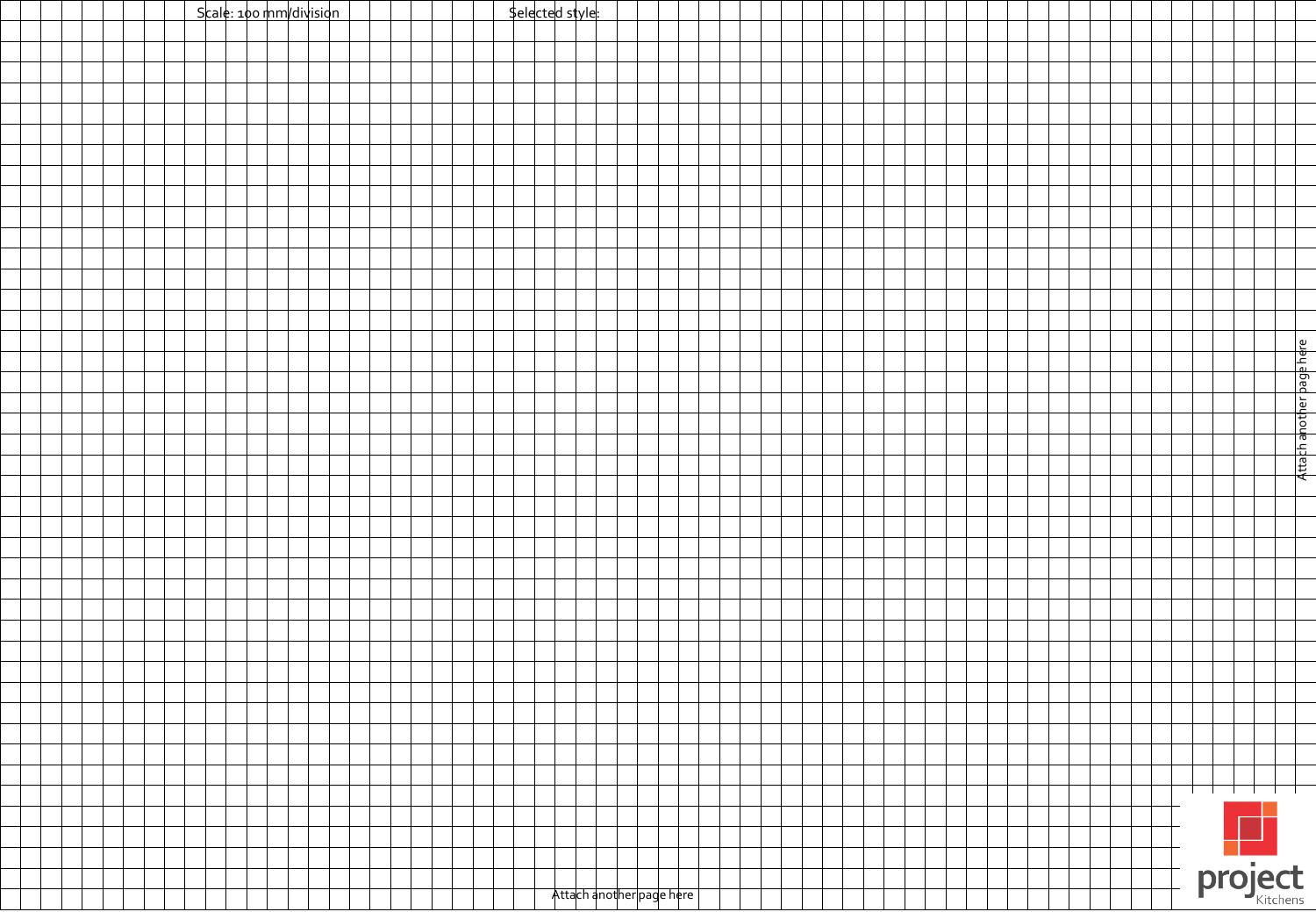## **Guidelines**

Please cut out the appropriate units/appliances and stick them on the plotting grid to design the layout of your kitchen.

Highlight the product code you require for each item If you require multiple of a unit, please print extra pages

Should you require information on panels, please contact us.

**Wall units**





project

## Codes:

- **P** Premier
- **F** Florence
- **M** Milan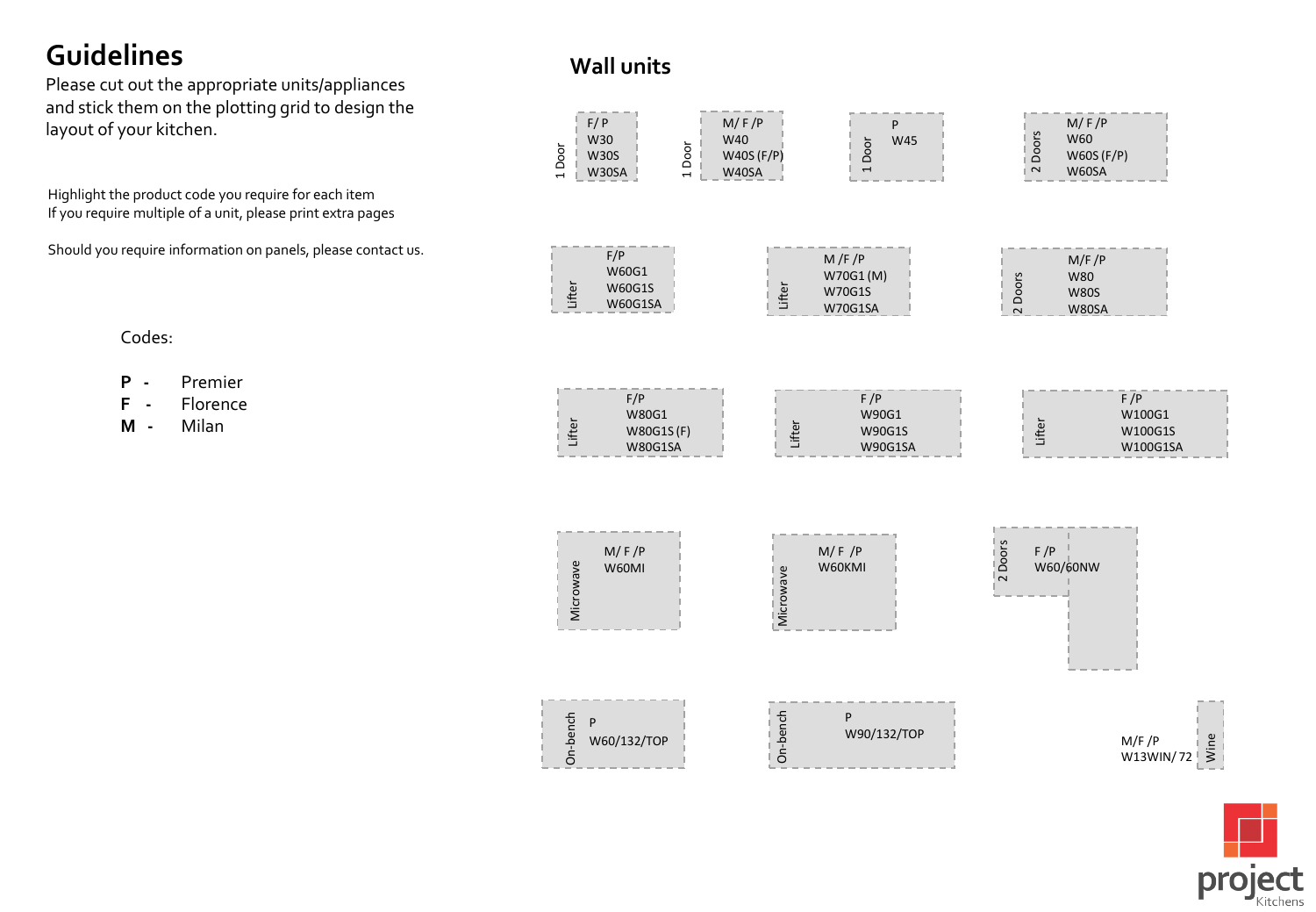## **Base units**